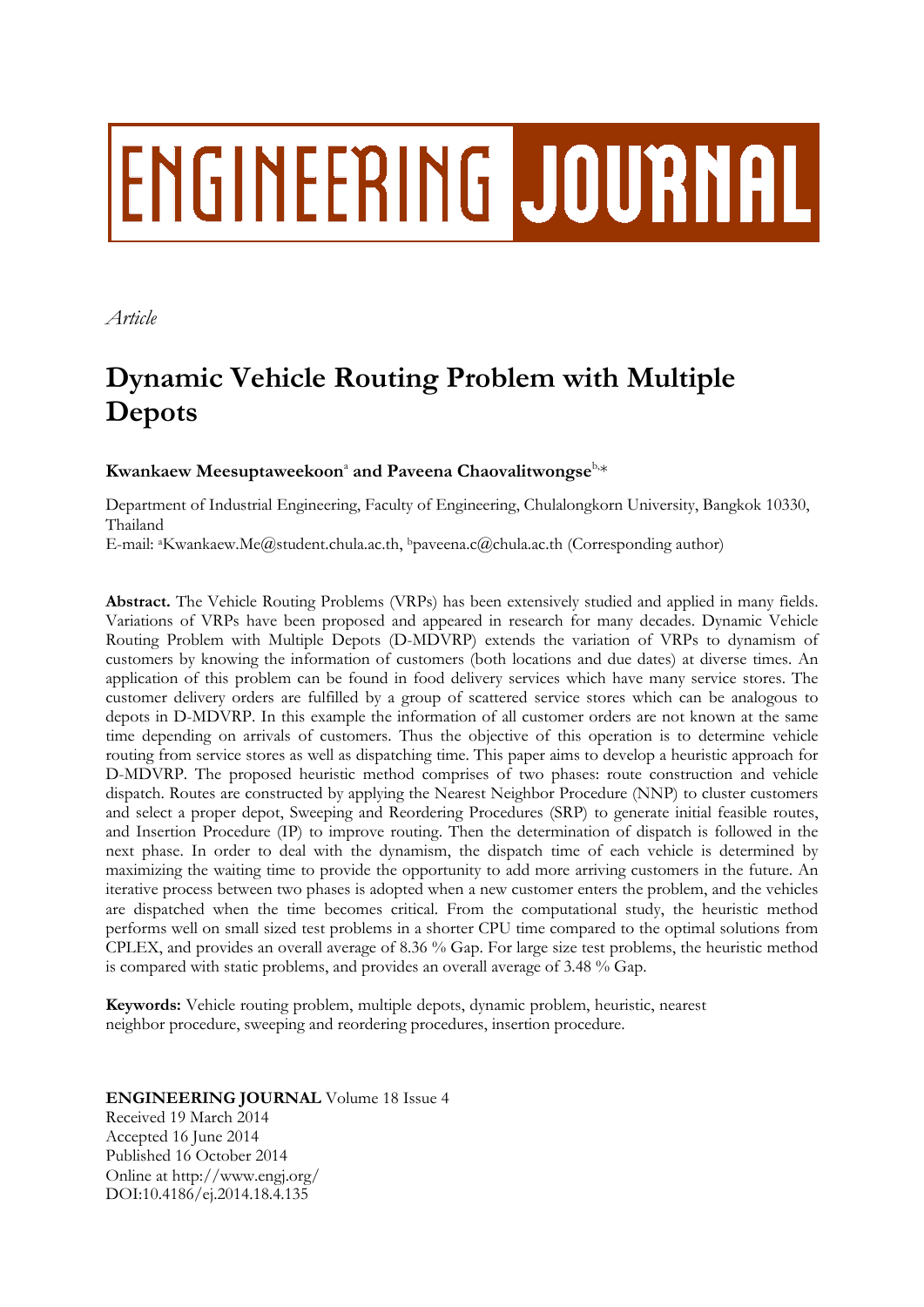#### **1. Introduction**

In Vehicle Routing Problems (VRPs), routes for identical vehicles at the depot are determined, so that each customer is visited exactly once, and the total routing is minimized. After Dantzig and Ramser [1] introduced VRP, various types of this problem have been explored and solution approaches have been proposed. A number of variations of VRP have been extensively studied and applied in many firms [2], namely, the delivery of meal [3-5], the distribution of chemical products, petroleum products, gases and fuels [6-9], the delivery of soft drinks [10], etc. The well-known variations of VRP [11] are the Capacitated Vehicle Routing Problem (CVRP), where vehicles have limited capacities; the Vehicle Routing Problem with Time Windows (VRPTW), where the vehicles have to service or visit customers in the specific time frame; the Vehicle Routing Problem with Pick-up and Delivery (PDP), where the vehicles have to pick-up and deliver goods at given locations; the Heterogeneous Fleet Vehicle Routing Problem (HVRP), where the vehicles are different in dimensions of types and capacities; the Multi-Depot Vehicle Routing Problem (MDVRP), where there are several depots to select for starting or ending of routes; Dial-A-Ride-problem (DARP) which involves moving customers between locations. Wilson and Colvin [12] claimed to be the first reference to a dynamic vehicle routing problem. This paper presents DARP where customers appear dynamically, and the insertion heuristic method is applied to plan trips from an origin to a destination. Psaraftis [13] also introduced the concept of immediate request where the current route has to be changed in order to respond to customers as soon as possible. Later, many works are considered to be dynamic vehicle routing problems (D-VRP) in which new requests arrive dynamically.

Dynamic Vehicle Routing Problem with Multiple Depots (D-MDVRP) is classified in MDVRP and D-VRP because there are several depots to dispatch vehicles, and the demands of customers dynamically enter the system. All the inputs are unknown and revealed dynamically during routes execution. According to the taxonomy of vehicle routing problems by information evolution and quality, this problem can be called the dynamic and deterministic problems [12]. The evolution of inputs causes the deviation of this problem compared to other MDVRP. In D-VRP, most research introduced problems that design routes before dispatch vehicles and allowed minor changes during the process [14, 15] or consisted of designing routes in an online situation and communicated with the vehicle in order to assign the next customer to visit [16, 17]. The inputs which dynamically arrival can be a demand for goods or services [12]. In this work, demand for goods or services do not know simultaneously and the vehicles have to contain goods for all known demands before leaving the depot. So, the routes cannot be changed during the execution. All customers in the route have to be known before routing. Therefore, it is necessary to carefully consider current customers and current routes before dispatching vehicles because the routes can be changed only when the vehicles are still at the depot. There are real world problems related to D-MDVRP, for example, food or grocery delivery. In these businesses, once customers call the call centre, the call centre takes orders and assigns them to the selected store with assurance to deliver the order in committed time. After receiving the order, the store prepares food or pick up the pre-packaged food for delivery. The customer service level must be evaluated. Consistently prompt delivery is the most important aspect in customer's view. However, quickest delivery may entail significant costs. Therefore, management of the delivery system to facilitate timely delivery while minimizing the cost of transportation is important [18]. The minimum distance routing provides many benefits. First, it allows more available time for limited resources ready to cater delivery at stores or depots. Secondly, delivery with the optimum route cut down the cost of transportation. Finally, transportation is not the core business of food delivery firms; so maintaining confidence of customer service with low cost is an accomplishment.

This paper aims to introduce the Dynamic Vehicle Routing Problem with Multiple Depots and propose a heuristic approach. As mentioned before, this problem has dynamic demands which arrive in the system at different times. The dynamic demands obviously affect the solution because they change the problem at the instant they arrive at the system. Moreover, the guaranteed time is hard constraint in this problem. In addition, construction of routes from several available depots with minimum distances as the objective is the challenge of this research.

The remaining parts of this paper are organized as follows. The statement of problem is described in section 2. Literature review on approaches is presented in section 3 and the proposed heuristic approach is explained in section 4. Computational experiments are shown and discussed in section 5. The paper is concluded with results and discussions in section 6.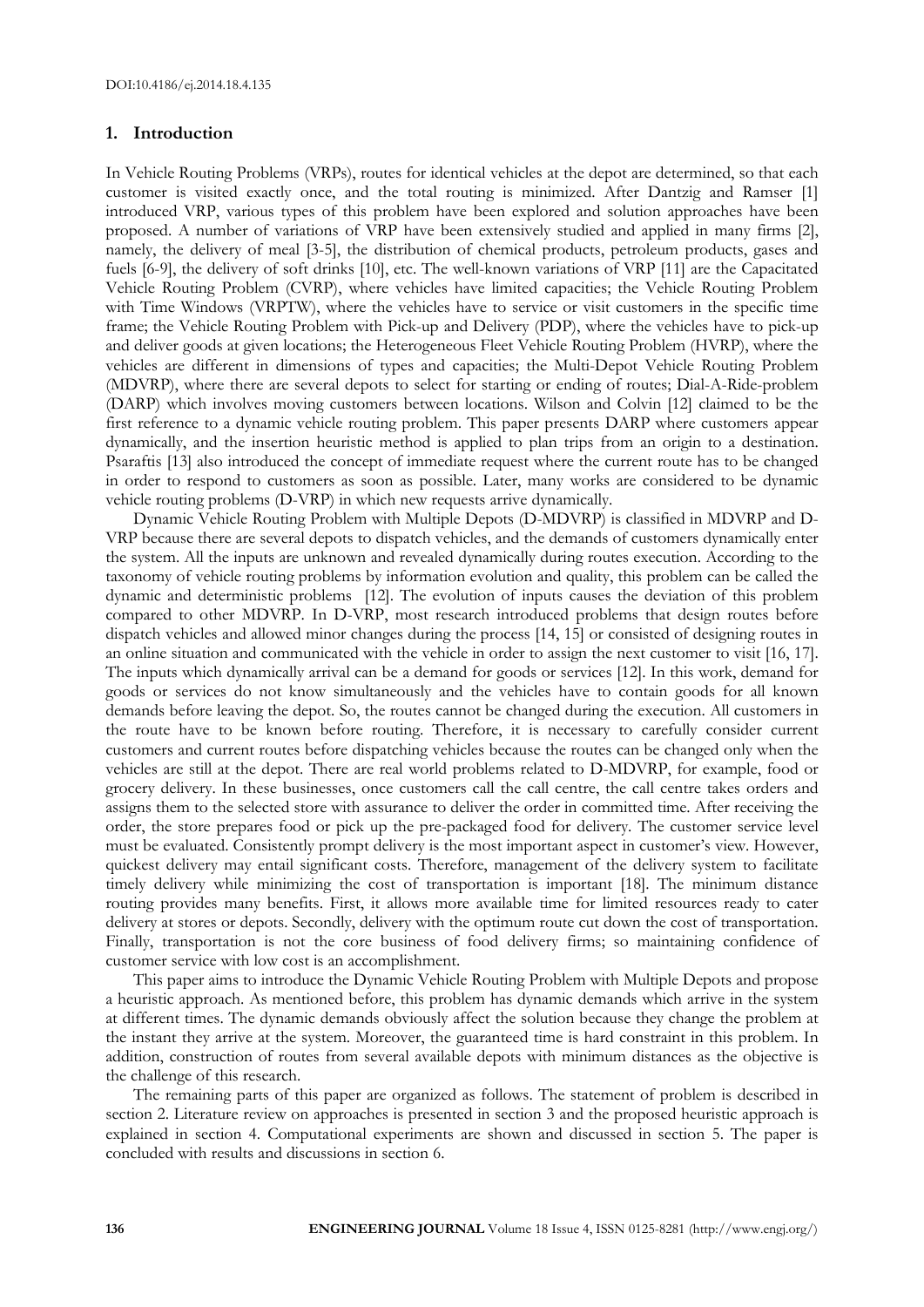#### **2. Problem Description**

The problem can be explained by using the classic version of MDVRP which is defined on a Graph  $G =$ (V<sub>C</sub> U V<sub>D</sub>, E). Where V<sub>C</sub> is a set of customers, V<sub>D</sub> is a set of depots and E is a set of edges between customer and customer and customer and depot. A number of capacitated vehicles are m while Q is a maximum capacity of each vehicle. The distance of route, calculated by assuming Euclidian distance, is associated with every edge in routes total to times of service. The travelling rate is 1 unit of distance/1 unit of time.

In this problem, the customers are revealed dynamically during the routing process. Each customer has a demand (q) and a guaranteed time (G) which indicates the latest time for servicing. Therefore, in each state of time, there is a different number of customers to consider due to the difference in the arrival time and a guaranteed time which affects the latest time to dispatch the vehicle to visit each customer in the committed time window. Figure 1 shows the dynamically change of the customers of the illustrated problem which has the guaranteed time = 30 units.

|                           | At Time $= 0$ unit  |                 |                |               |  |
|---------------------------|---------------------|-----------------|----------------|---------------|--|
|                           | Customer in         | Customer's      | Distance from  | Critical      |  |
| O                         | a system            | guaranteed time | nearest depot  | dispatch time |  |
| Depot 2                   |                     |                 |                |               |  |
|                           |                     |                 |                |               |  |
|                           |                     |                 |                |               |  |
| O                         |                     |                 |                |               |  |
| Depot 1                   |                     |                 |                |               |  |
| $Time = 0 units$          |                     |                 |                |               |  |
|                           | At Time $=$ 5 unit  |                 |                |               |  |
| 7<br>$\mathbf{A}$         | Customer in         | Customer's      | Distance from  | Critical      |  |
| ⊷                         | a system            | guaranteed time | nearest depot  | dispatch time |  |
| Depot 2                   | $\mathbf{A}$        | 35              | 5              | 30            |  |
| 5                         |                     |                 |                |               |  |
|                           |                     |                 |                |               |  |
|                           |                     |                 |                |               |  |
| Depot 1                   |                     |                 |                |               |  |
| $Time = 5 units$          |                     |                 |                |               |  |
|                           | At Time $= 22$ unit |                 |                |               |  |
|                           | Customer in         | Customer's      | Distance from  | Critical      |  |
| $\boldsymbol{A}$          | a system            | guaranteed time | nearest depot  | dispatch time |  |
| Depot 2                   | $\mathbf{A}$        | 35              | 5              | 30            |  |
| 8                         | $\mathbf B$         | 52              | $\overline{4}$ | 48            |  |
|                           |                     |                 |                |               |  |
|                           |                     |                 |                |               |  |
|                           |                     |                 |                |               |  |
| Depot 1                   |                     |                 |                |               |  |
| $Time = 22 \text{ units}$ |                     |                 |                |               |  |
|                           | At Time $=$ 30 unit |                 |                |               |  |
|                           | Customer in         | Customer's      | Distance from  | Critical      |  |
| Depot 2                   | a system            | guaranteed time | nearest depot  | dispatch time |  |
| 6)                        | $\mathbf{A}$        | 35              | 5              | 30            |  |
|                           | $\mathbf{B}$        | 52              | $\overline{4}$ | 48            |  |
|                           | $\overline{C}$      | 60              | $\overline{2}$ | 58            |  |
|                           |                     |                 |                |               |  |
| Depot 1                   |                     |                 |                |               |  |
| $Time = 30 units$         |                     |                 |                |               |  |

Fig. 1. The illustrated problem.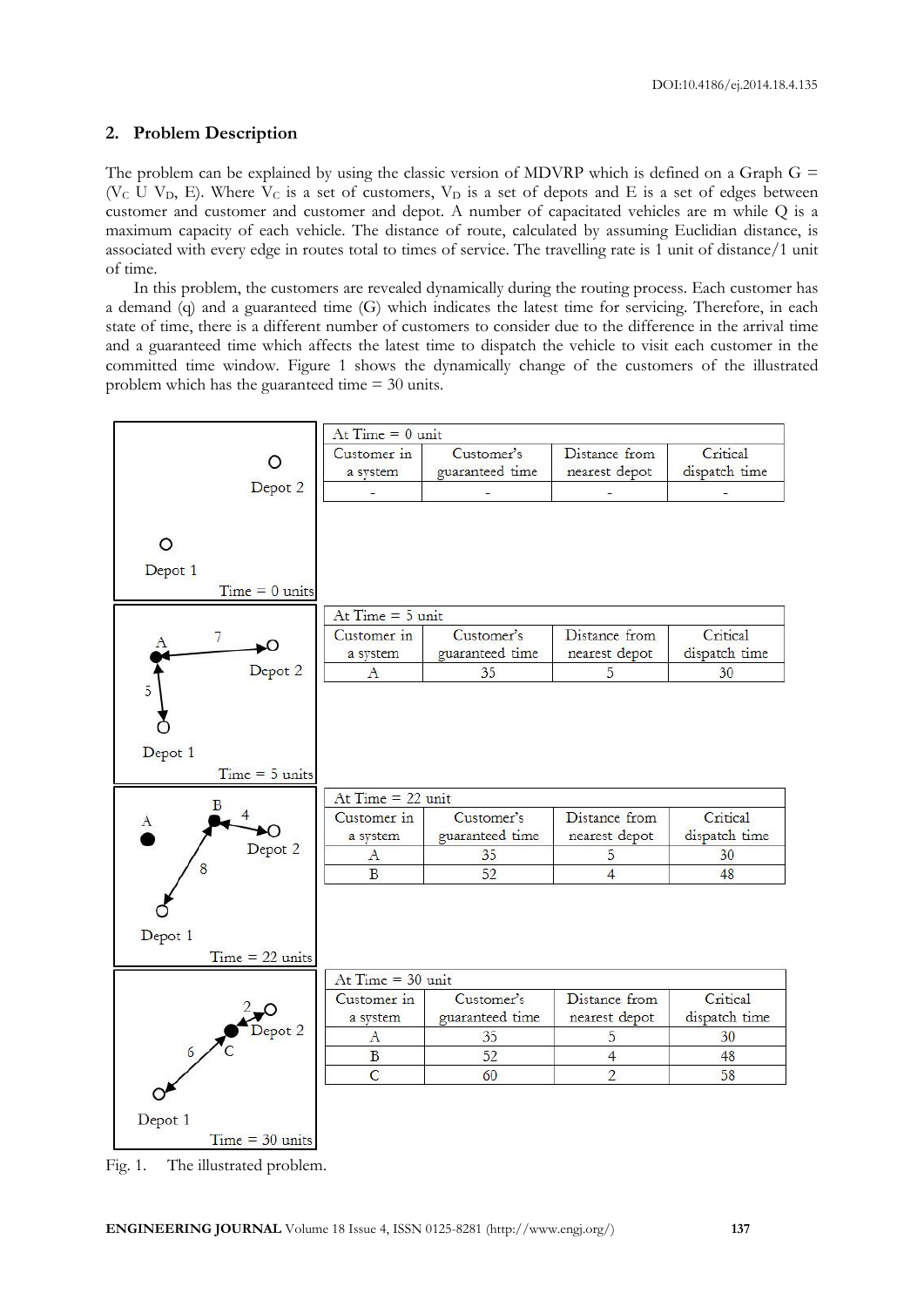#### DOI:10.4186/ej.2014.18.4.135

As shown in Fig. 1, at the beginning, there is no customer in the system. Later, customer A comes in the system at Time = 5 units, then customer B arrives at Time = 22 units. Lastly, customer C arrives at Time = 30 units. The set of customer has changed over time, it has more customers when new customers arrive and has fewer customers when customers have to be visited. At time  $=$  30 units, there are 3 situations which could happen with the set of customers: first, the set is consisted of customers A, B and C and the vehicle has to start to visit customer A at time = 30 units because of the critical dispatching time, second, the set consisted of customers B and C because customer A is already serviced, lastly, the set consisted of only customer C because customer A and customer B are serviced. Related to the classic problem,  $V_C$  of this problem has changed over time but  $V<sub>D</sub>$  is revealed at the beginning. These situations provides the difference between this considered problem and the classic problem.

As mentioned earlier, each demand comes in the system at a different time, hence the arrival time is collected once the demand enters the system and the time window is determined immediately. The time window of each customer is the time between the arrival time and the due date (due date  $=$  arrival time  $+$ guaranteed time). The guaranteed time is a constant and known at the beginning. In this incident, the actual time is instrumental in monitoring the maintenance of the results from the system to satisfy the time constraint. Figure 2 represents the graph of the illustrated problem and the solutions which are affected by the dynamism of the customers. The expected results are routes and dispatch time for each route and the objective of this problem is to minimize the total distance while satisfying the following conditions:

- 1. Every customer is served by exactly one route.
- 2. Every route starts and ends at the same depot.
- 3. The overall demands of customers in the same route do not exceed Q.
- 4. The customer is serviced under the guaranteed time.



Fig. 2. The illustrated problem and the solutions.

As shown in Fig. 2, there are two depots to select. The unit of distance is identical to the unit of time. The critical dispatching time or the latest time of departure of each vehicle is determined after designed the routes. The vehicle is assigned to wait at the depot as long as possible, hence there are at least one customer whose vehicle is visited at a due date. At each state of time, if the new customer arrives at the system, the former solutions are neglected and all routing processes will be applied for all current customers to design new solutions. To simplify this, the solution for dispatching the vehicle can be as follows:

At time  $= 0$ : There is no customer arrives to the considered problem.

```
At time = 5: Customer A arrives to the problem and the solution is
        Routing: Depot 1 – Customer A – Depot 1
        Critical dispatching time: Time = 30
        Total distance: 10
        Cumulative distance: 10
At time = 22: Customer B arrives to the problem and the solution is
        Routing: Depot 2 – Customer A – Customer B – Depot 2
        Critical dispatching time: Time = 28
        Total distance: 15
        Cumulative distance: 15
At time = 30: Customer C arrives to the problem and the solution is
        Routing: Depot 2 – Customer C –Depot 2
        Critical dispatching time: Time = 58
        Total distance: 4
        Cumulative distance: 19
```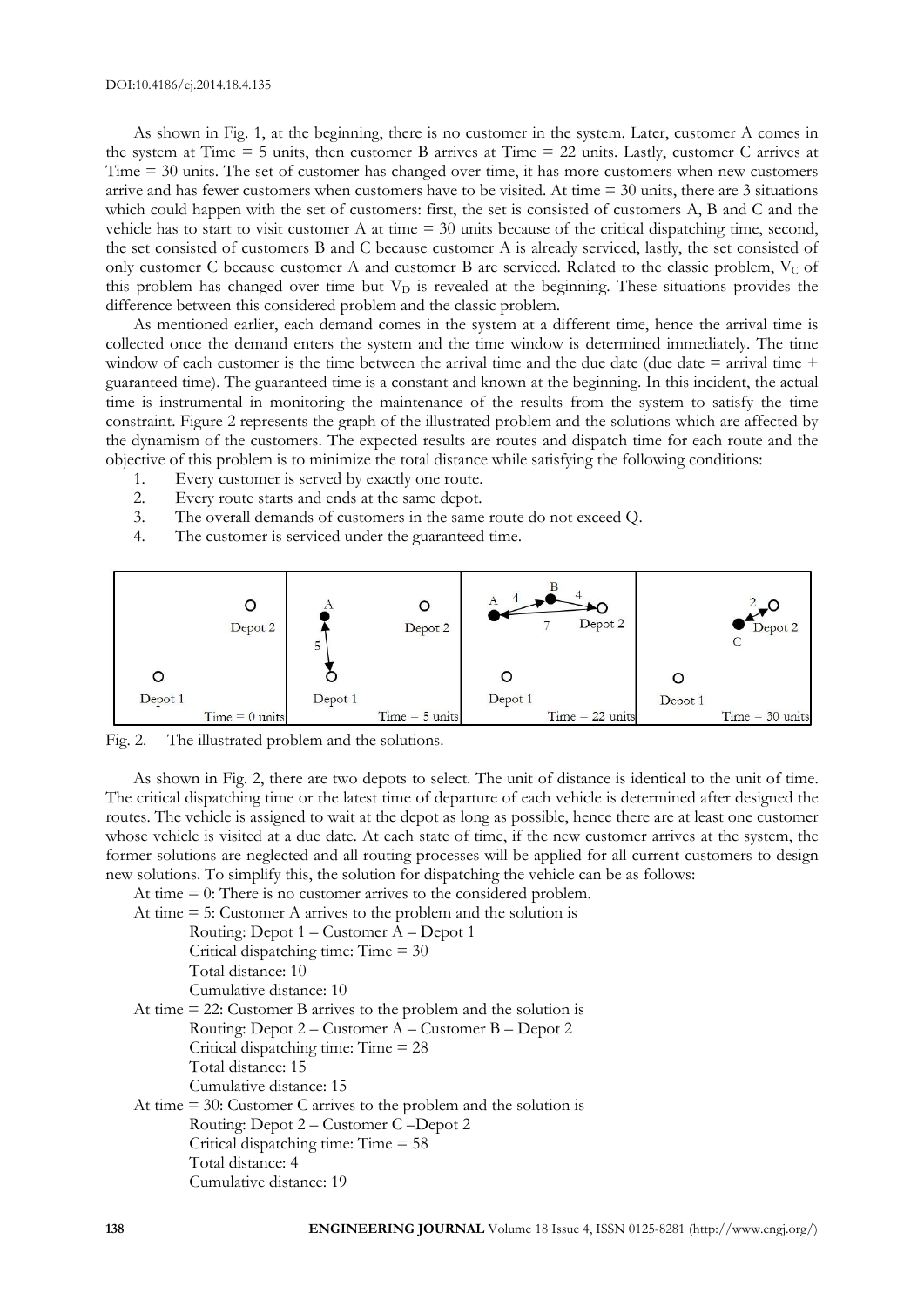From the above solutions, a better solution from Time  $= 0$  units to Time  $= 30$  units could exist if the first route is executed (Depot 1 – Customer A – Depot 1) and Customer B and C are delivered by the same vehicle because the cumulative distance will be 17 as shown in Fig. 3. At this point, the dispatching time decision is important because it is affected by the dynamic arrivals of the customer. Moreover, this paper has considered more constraints, customers and depots comparing with this illustrated problem which make the problem to be more complex to find good solutions.



Fig. 3. The illustrated problem and the new solutions.

#### **3. Literature Review**

In order to deal with D-MDVRP, approaches for MDVRP are explored. Exact algorithms for the MDVRP are rare. According to Renaud *et al.* [19], only two exact algorithms have been proposed for the MDVRP. The first algorithm was developed by Laporte *et al.* [20] , which is a branch and bound algorithm. Another algorithm was also proposed by Laporte *et al.* [21], which is the same algorithm modified to solve asymmetric MDVRPs while the first one was developed for symmetric problems. Even though mathematic model provides optimum solutions but it is inefficient in the evaluation time consumption and it is inappropriate to apply to large problems. Since the VRP is NP-hard, D-MDVRP which poses more restrictions than general VRP also belong to NP-hard problems [22]. Therefore, "Good enough, fast enough" is the interested and realistic characteristic of the approach. The fast solutions can be separated to two different types; heuristics and metaheuristics. The notable vehicle routing problem heuristics can be divided to construction heuristics, e.g., Nearest Neighbor Procedure, Insertion Procedure, Clarke and Wright algorithm and improving heuristics, e.g., 2-Opt method, 3-Opt method, k-Opt method. Metaheuristics are developed after heuristics and also appeared in many researches lately. The acclaimed metaheuristics are Simulated Annealing, Tabu Search, Genetic Algorithm, Neural Nets Algorithm, and Ant Colony Algorithm.

Approaches for MDVRP are explored to develop the proper approach for this problem. Abundant heuristics and metaheuristics were developed for the MDVRP. "Cluster first, route second" method has been applied generally even in real situations. Most businesses cluster customers to the responsible depot by area. As a result, each depot will have to deliver goods to customers separately or MDVRP is transformed to VRP. Crevier *et al.* [23] proposed the best known solutions for the MDVRP. Their algorithm begins by clustering the customer at the nearest depot, and then a sweep method is applied to each depot. Later, they improved the route by transferring the customer in the same depot or across other depots. Clustering customers at the nearest depot then applying the VRP algorithm and finally improving the solution by the exchange of customer within/between a depot is the method that has been used extensively. However, the initial routes originally routed by basing on the nearest depot affect the domain of better solutions. The desired approach should route and cluster customers based on the routes which change at the moment when the new customer has arrived.

In order to deal with the dynamism, Psaraftis [24] suggested that the dynamic problem should be solved as soon as possible and the algorithm should be flexible and provides a good solution while consuming a short time. Continuous re-optimization is one method adopted by this research. The algorithm solves the problem every time there are changes in inputs. Therefore, good routes can be changed with every customer's arrival. Due to the problems' dynamism over time, optimal solutions from CPLEX of overall problems cannot be found. The dynamic approaches have to rely on the heuristic approach in order to quickly compute a solution to the current state of the problem.

To conclude, at each state of time, the problem is classified to be the static problem which is reasonable to apply heuristics solving in static VRP. Moreover, because the problem is dynamic, the flexible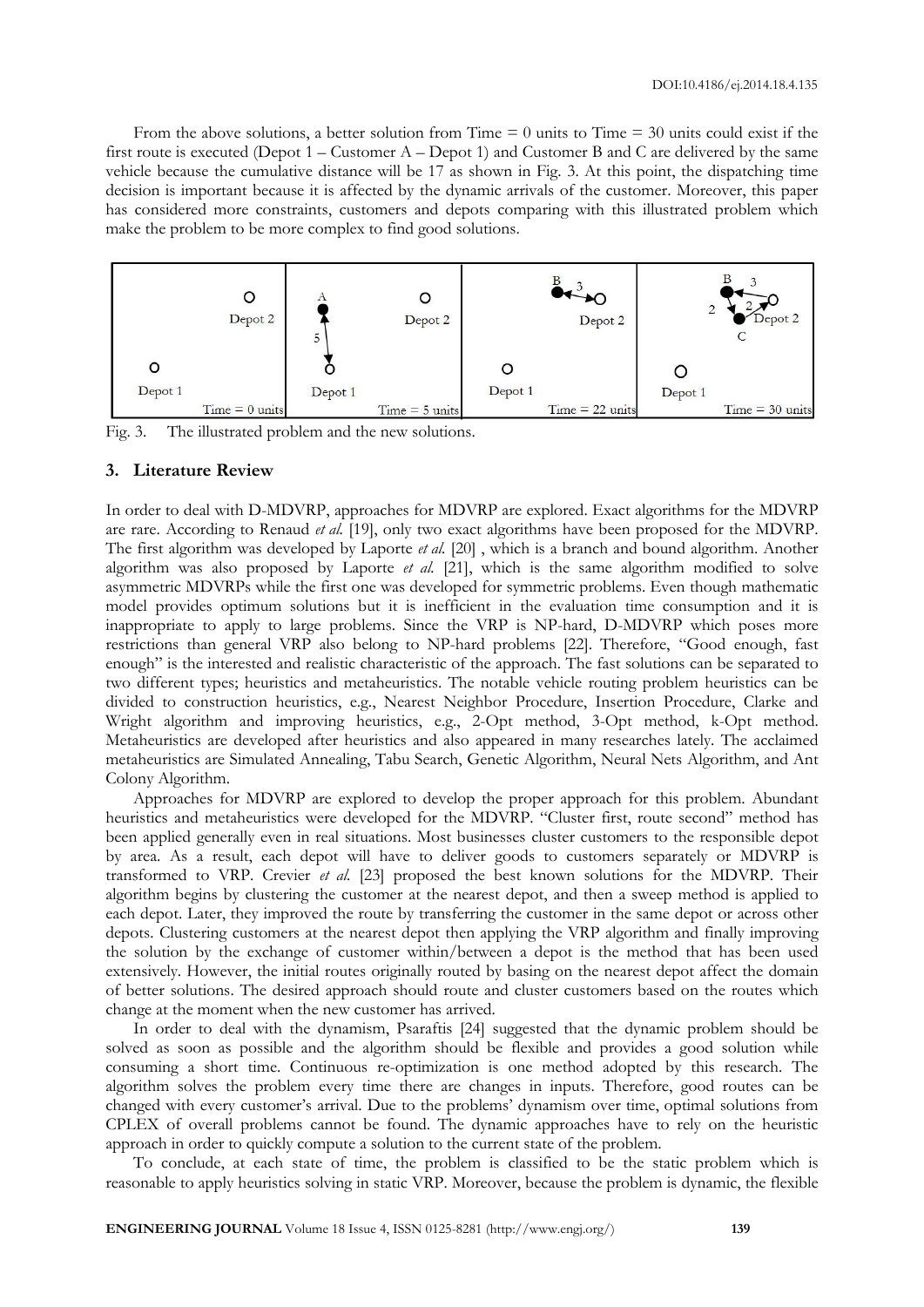and short time consumption algorithm is preferable. The "quicker" solution algorithms are natural to adopt for route construction and improvement for dynamic response [25]. Therefore, in order to find good solutions for this specific problem, efficient heuristic approaches which are assigned to find good solution every time the problem changes should be adopted.

#### **4. Proposed Heuristic Approach**

The proposed heuristic approach comprises of two phases: route construction and vehicle dispatch. The route construction phase deals with constructing and improving routes for the current set of customers while the vehicle dispatch phase determines the dispatching time for each vehicle.

In route construction phase, the problem is considered as static problem with the current set of customer. The well-known heuristic approaches which are frequently adopted in static VRP are adapted to solve this problem. Three heuristic methods are adopted and applied for finding solutions to the considered problem: Nearest Neighbor Procedure (NNP), Sweeping and Reordering Procedures (SRP), and Insertion Procedure (IP). Iterative process between NNP and SRP are applied to generate a good feasible route or it can be called "Cluster and route at the same time". The modified NNP is applied to cluster a customer to a proper depot and then group customers into the same vehicle while before actually adding another customer into the considered group, SRP is applied to arrange order for customers in order to ensure that customers in the same group can be constructed a feasible route. Finally, IP is used to improve the initial routes from NNP and SRP. After the entire process is done, the heuristic approach will provide solutions by selecting the shortest routes to determine the dispatch time in the next phase.

In vehicle dispatch phase, the dispatch time of each vehicle is determined. It can be the longest waiting time that the vehicle can wait (until reaching the critical time of each route) to provide the opportunity to add more future customers to the routes. So, there is at least one customer that the vehicle visits at a critical time or a due date. At this point, the developed decision model provides a longer waiting time for dispatching vehicles comparing with sending the vehicle to the customer after receiving orders decision (the vehicle does not have to wait the new customers for servicing). Also, it provides a shorter waiting time comparing to holding the customer order as long as possible decision because the feasible routes might be a "one-customer-route" due to a time constraint. To provide update good solutions, the solutions of each state of time are deleted and heuristics reprocess again if there is a new customer entering the system. The details of the mentioned heuristic approach applied to this problem are explained as follows and the steps of solution procedure are drawn in Fig. 4.

#### **4.1. Nearest Neighbor Procedure (NNP)**

Nearest Neighbor Procedure (NNP) is the method for clustering customers to the group which all members will be visited by the same vehicle or route. In this heuristic, the nearest customers which are usually determined by a distance between nodes (customer or depot), Euclidian distance, are grouped together, and then the next nearest customer to the first couple is added. This procedure is continued until there is no nearest unvisited customer exits. To close the route, the vehicle returns to the starting depot [26, 27]. For the multiple depots problem, customers can be visited by a vehicle from any depot that is nearest to customers.

In the ordinary NNP, Euclidian distance is used as the only criterion to select the nearest visiting node. However, the Euclidian distance indicates only a distance between nodes which does not provide a relationship of nodes in the group. For simplicity, the relationship between two nodes can be explained by distances and directions. Determining both distances and directions might add more complexity to construct routes. To solve this weakness, square grids counting is applied instead of Euclidian distance. It determines a relationship between more than two nodes in the group and it is straightforward to compute and used as a criterion.

The square grid counting is the idea to make computer visualizes the map in order to generate routes efficiently. Most of former approaches considered the distance as scalar but the expected outcomes are routes which should be well explained by vector. The heuristic method used grids referenced as the vector for clustering the customers who should be serviced by the same vehicle and also choosing the depot which generates the minimum distance for the group. Square grids define the location on map using Cartesian coordinates. To define the considered grids, Manhattan distance which measures distance following only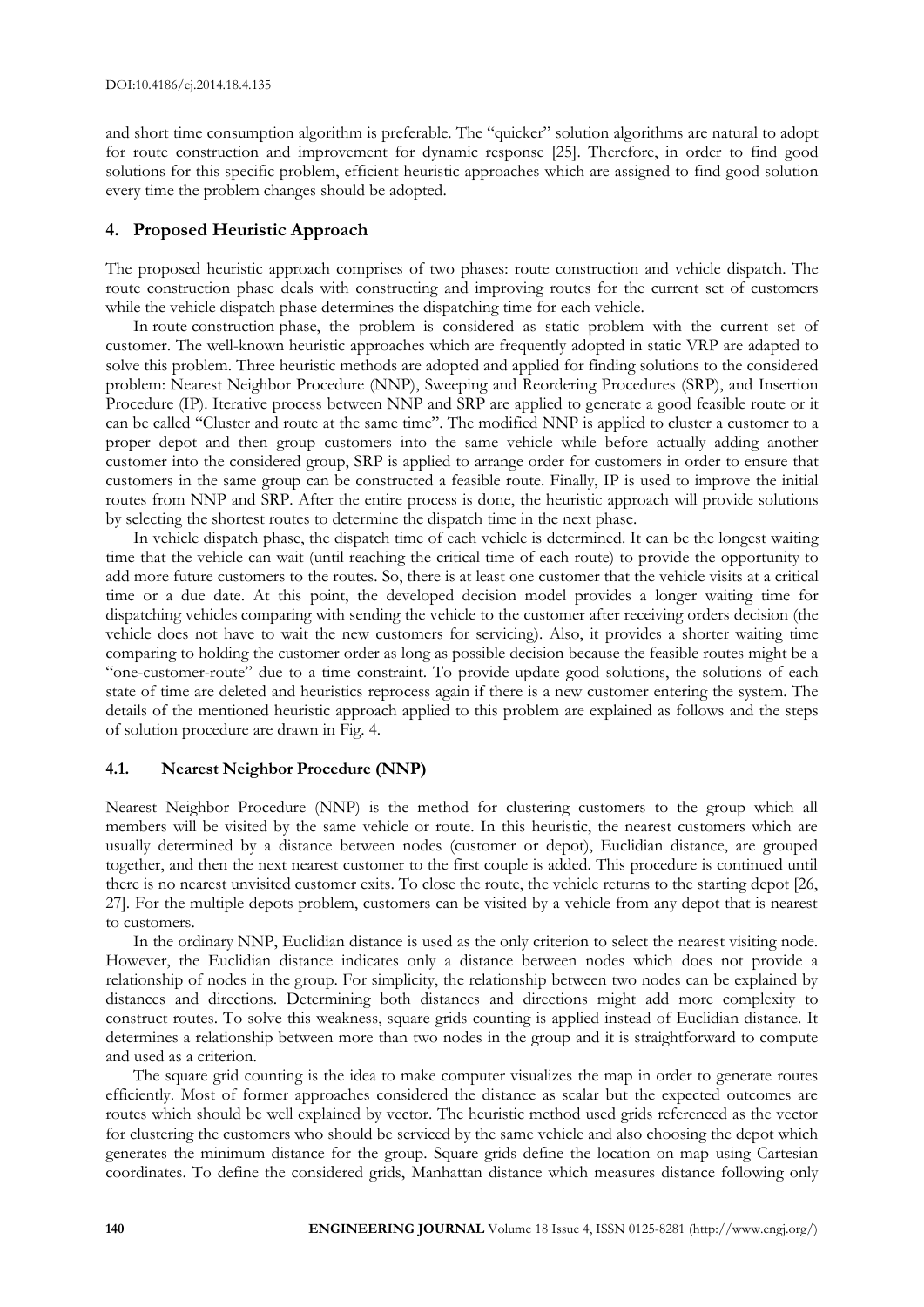



Fig. 4. The steps of solution procedure.



Fig. 5. The difference between Manhattan distance and Euclidean distance.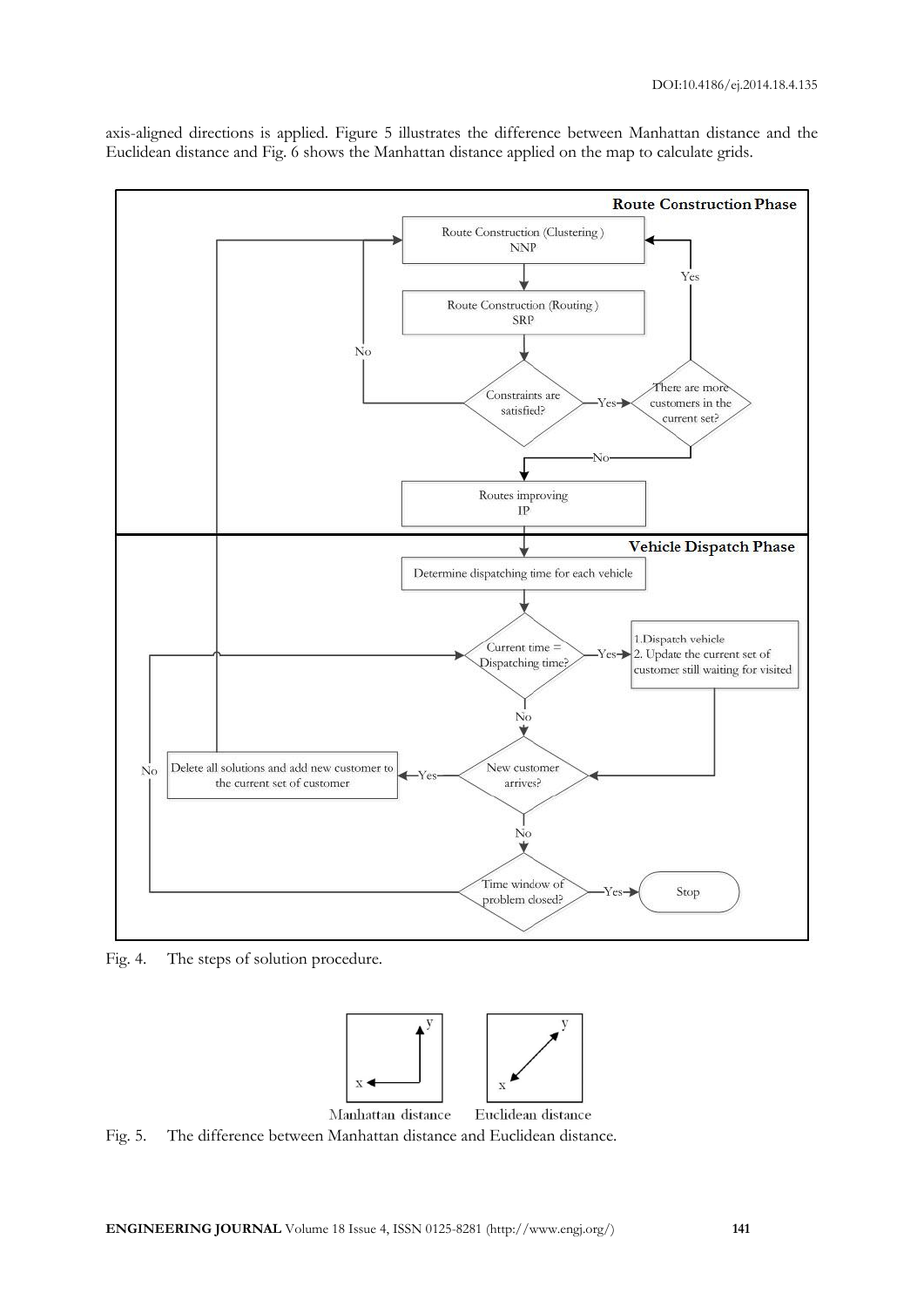In Fig. 6, the Manhattan distance from A to B is 8 units, whether by calculating from distances 1, 2, or 3. In this paper, grids under all possible Manhattan routes are called grid area. The heuristic method will calculate the grid area between the location of each depot and customer who enters system. Then, a customer in a location that generates the minimum grid area between its location and a depot will be clustered together and listed as the first group to consider adding more customers. The next customer is added to an existing group if their locations provide the minimum grids for the group. As shown in Fig. 7, the counting grids of nodes A, B and C equals 18 grids. The relationship can be determined by counting intersect grids of all customer locations in the group. If the group generates the minimum grid (Primary criteria) area and minimum intersect grids (Secondary criteria), the group is considered to be applied in SRP first. Again in Fig. 7, the intersect grids of nodes A, B and C are equal to 9 grids.



Fig. 6. The Manhattan distance and square grids area.



Fig. 7. The grid area of node A, B and C.

To ensure that the preferable nodes or customers can be added to the considered group, overall capacities are determined to meet the constraint of capacity. Each customer can be added to the considered group if the SRP can find the feasible route for the group. NNP and SRP are iteratively processed until no more customers in the system and will start over if the new customer arrives. By counting square grids, distances and directions are simultaneously considered in clustering customers. The ability to quickly compute directions and distances from one arbitrary node to another and the flexibility to generate solutions for the dynamic problem are the reasons that this developed method is applied in this work.

#### **4.2. Sweeping and Reordering Procedure (SRP)**

As described in the previous procedure, the customers are grouped together by using minimum grid area and intersect grids as the criterion. In this procedure, SRP is utilized to ensure that feasible routes to serve those customers are available.

A sweep method, which was originally develops by Gillet and Miller [26, 28], identifies the order of customers to be visited by sweeping the line from the depot until all customers in the group are taken into account. Because a sweep can start from any customer, there may be many candidate routes depending on the number of customers as shown in Fig. 8. If the sweep method starts at customer 6, the route is Depotcustomer 6- customer 2- customer 5- customer 1- customer 3- customer 8- customer 7- customer 4-Depot. Then, the route with minimum distance is determined first. If it satisfies the constraints, this process is done. In contrast, a reordering procedure, which is operated by reordering the infeasible nodes with the prior order to satisfy the time constraint and remain the other orders, will proceed until all constraints are satisfied. Lastly, if the reordering process is done without satisfactory routes, the heuristic method will consider new groups and avoid founding of infeasible groups in the NNP.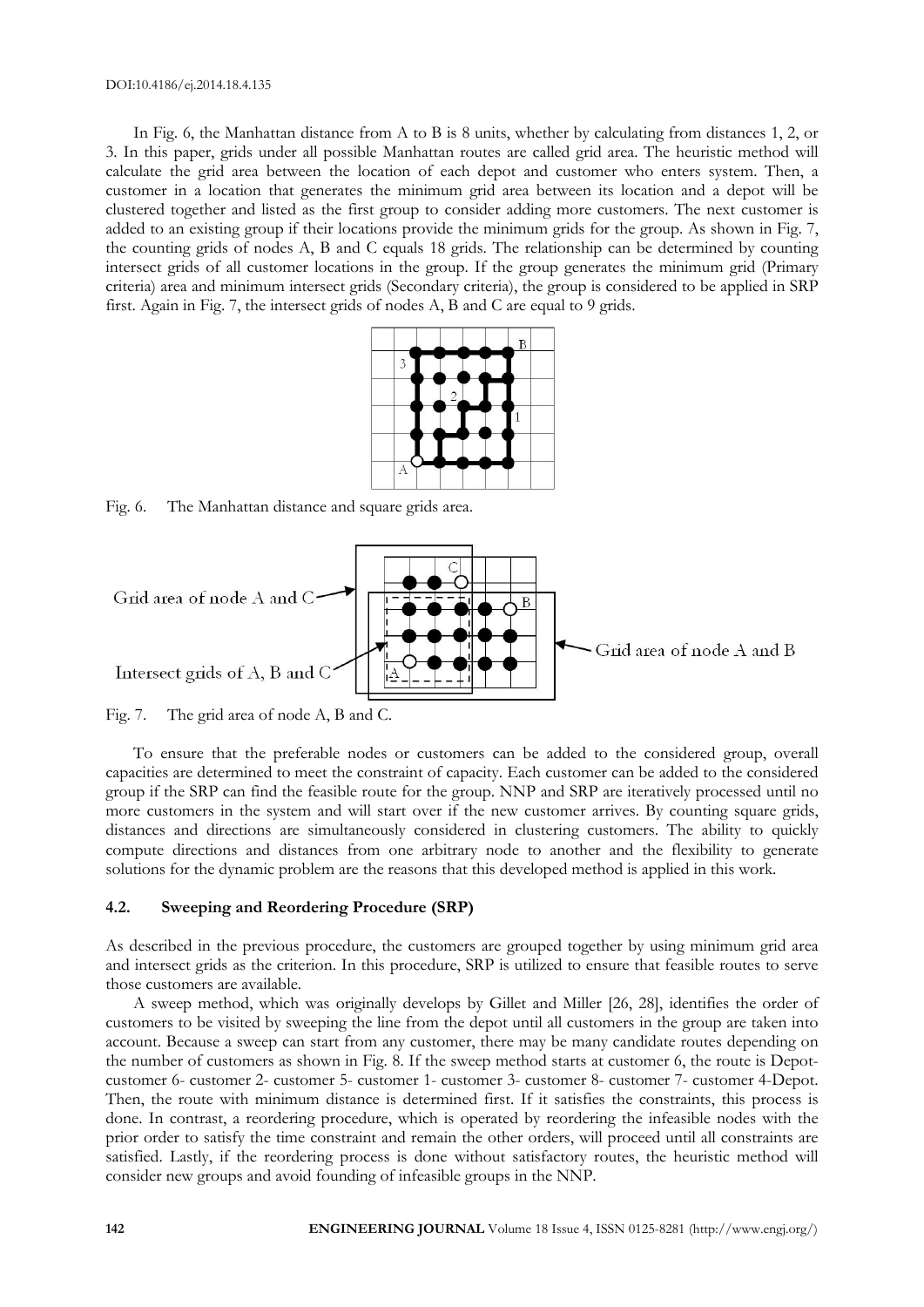

Fig. 8. A sweep method.

#### **4.3. Insertion Procedure (IP)**

After NNP and SRP have been performed, solutions can be improved to minimize the total distance by an IP [26]. Each node in initial routes will be analyzed to determine placement of orders in routes. Customers' order or routes will be changed if the total distance is decreased, and the routes are still feasible. To finish the solutions, interchange of customers over depots is in consideration. The customer will be inserted into other routes should it is deemed necessary. This iterative process needs to exceed or at least equate the former results, and must turn feasible solutions. Figure 9 demonstrates an example of before and after solutions resulted by an insertion procedure.



Fig. 9. An insertion procedure.

Because the complexity of this problem is NP-hard, the first best cluster of a customer and a selected depot may not provide the best or optimal solutions. Hence, in the beginning of NNP, the heuristic method will generate the list of the first clusters by sorting solutions from the best to the worst. Each cluster in the list is examined to find out the final routes from IP for comparison of the total distance when the last cluster in the list is completed. Finally, the minimum distance solution will be selected for creation of dispatch event.

#### **5. Computational Experiments**

There is no benchmark test problems is available for D-MDVRP. Therefore, test problems are generated in section 5.1. To evaluate the efficiency of the heuristic method, solutions from solving the dynamic problems are compared with those from the static ones. The developed heuristic method is tested on two sizes of problem: small size problems and large size problems. For small size problems' experiments shown in section 5.2, the heuristic solutions are compared with optimal solutions from CPLEX. Large size problems' experiments are shown in section 5.3, and the heuristic solutions on dynamic and static problems are compared. The algorithm is coded in C# 2010 and run on the Windows 7 Ultimate with Intel Core i5-2450M, CPU 2.50GHz and RAM 8GB. The tested results in the experiment of small sized problems are compared with solutions from a commercial optimization tool (ILOG CPLEX 12.1.0).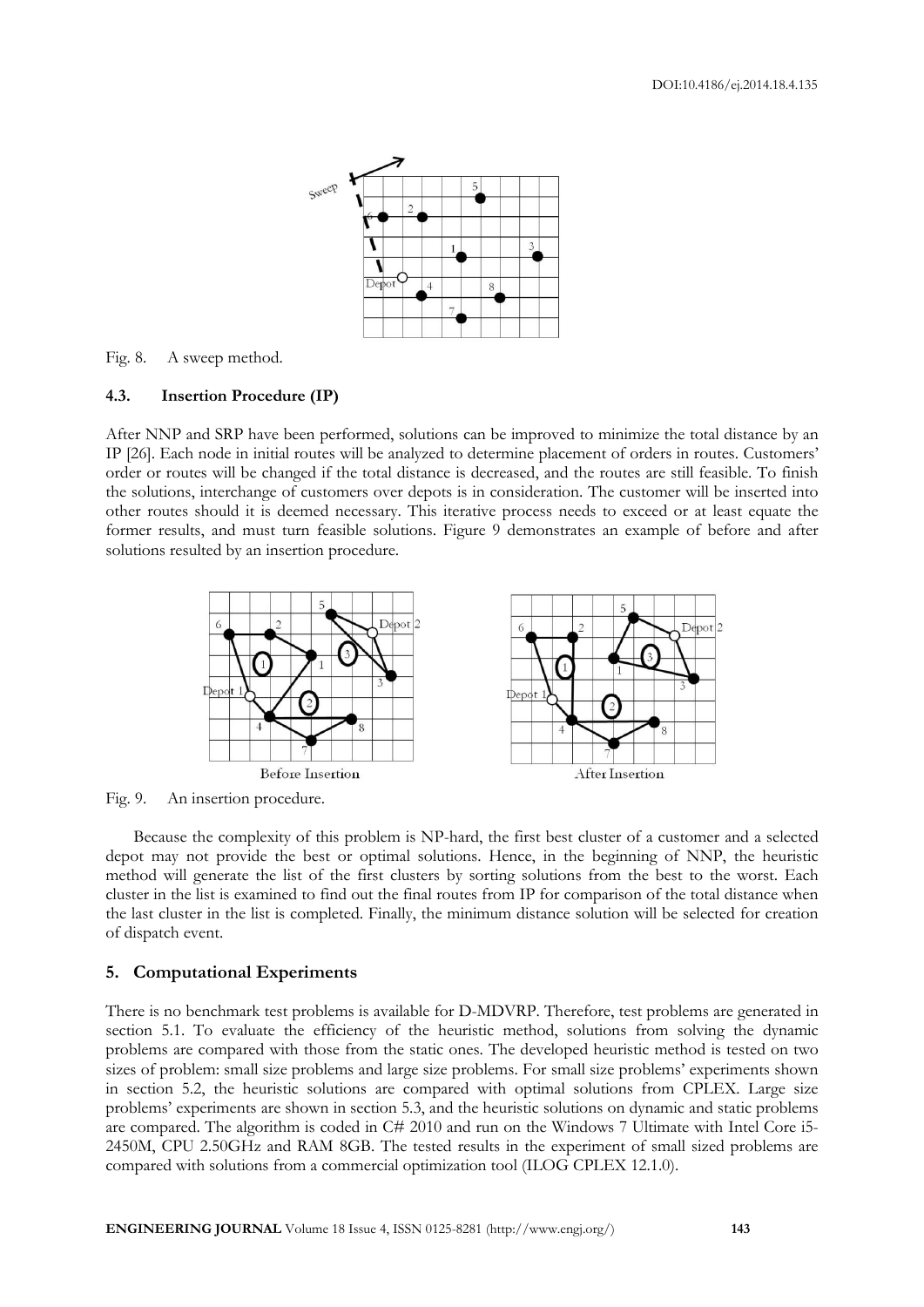#### **5.1. Test problems**

In relation to the well-known research by Solomon [29], there are several factors that mainly affect the distances and characters of routes: geographical data, the number of customers serviced by a vehicle, the percentage of time-constrained customers, and the tightness and dislocation of the time windows. In this work, locations of customers are randomly generated and the main parameters are the ratio of an interarrival time to a guaranteed time which are related to the percentage of time-constrained customers; tightness and disposition of the time windows; average of customers per vehicle or number of customers serviced by a vehicle; size of problems and a location of each depot in the multiple depots problems.

In dynamic problems, customers can be served by the same vehicle if their time windows are overlapped in feasible routes' construction. A time window of each customer in this problem is the time between an arrival time and a due date which depends on a guaranteed time for servicing. Hence, the arrival time and the guaranteed time are important for identifying the characteristic of dynamic problems and they affect the number of customers to construct routes as well. To clarify this, in problems that have a short inter-arrival time and a long guaranteed time, there are many arriving customer in the system available to construct routes for servicing and if an inter-arrival time are decreased to zero, the problems are likely to be static problems (all customers are known at the beginning). In contrast, in a long inter-arrival time and the guaranteed time is the same as the previous example, there are few or just one customer to consider for routing in each state of time because the customers have to be visited before the next customer arrives at the system. Therefore, in this work, a ratio of mean inter-arrival time to a guaranteed time is considered to formulate the test problems. Parameters defined a ratio of an inter-arrival time to a guaranteed time are shown in Table 1.

| <b>Parameters</b>          |                 | Ratio of mean of inter-arrival | Degree of ratio |  |
|----------------------------|-----------------|--------------------------------|-----------------|--|
| Mean of inter-arrival time | Guaranteed time |                                |                 |  |
| 40                         | 200             | L:5                            | High(H)         |  |
| 20                         | 200             | 1:10                           | Moderate (M)    |  |
| 10                         | 200             | 1:20                           | Low(L)          |  |

Table 1. Parameters defined a ratio of an inter-arrival time to a guaranteed time.

The inter-arrival time is assumed to be exponentially distributed with a mean  $\mu$  for each customer but the guaranteed time is a constant and fixed at 200 units of time. Therefore, there are different numbers of customers to consider dependent on the degree of ratios. The number of customers indicates the size of problem or decision variables as well. To clarify this, if the degree of ratio is low, the problems are likely to have more customers for route construction than high ratio problems, because there are more chance to accumulate the number of customers at any state of time or the number of customers at any point of time depends on the degree of ratio.

Vehicle capacity and an average demand capacity are parameters for identification of average of customers per vehicle. In this work, average demand capacities vary between 15-20 units with uniform distribution and vehicle capacity is fixed at 10,000 units in order to render vehicle capacity constraint invalid for simplicity of discussion about dynamic characteristic of the problem.

A number of depot and an average customer per depot are important characteristics in multiple depots problem. In these experiments, the number of depot is set to 2 and 4 and depot locations within the relevant area (100 unit<sup>2</sup>) are fixed as illustrated in Table 2. The fixed locations as shown in Fig. 10 are designed for equally separating the area to service customers and providing unbiased solutions because the locations of customers are randomly generated.

Table 2. A number of depot and location.

|                    | Depots location |          |          |          |
|--------------------|-----------------|----------|----------|----------|
| A number of depots | Depot 1         | Depot 2  | Depot 3  | Depot 4  |
|                    | (25,25)         | (75, 75) |          |          |
|                    | (25,25)         | (75,25)  | (50, 75) |          |
|                    | 25,25           | /5,/5    | (5.25)   | (25, 75) |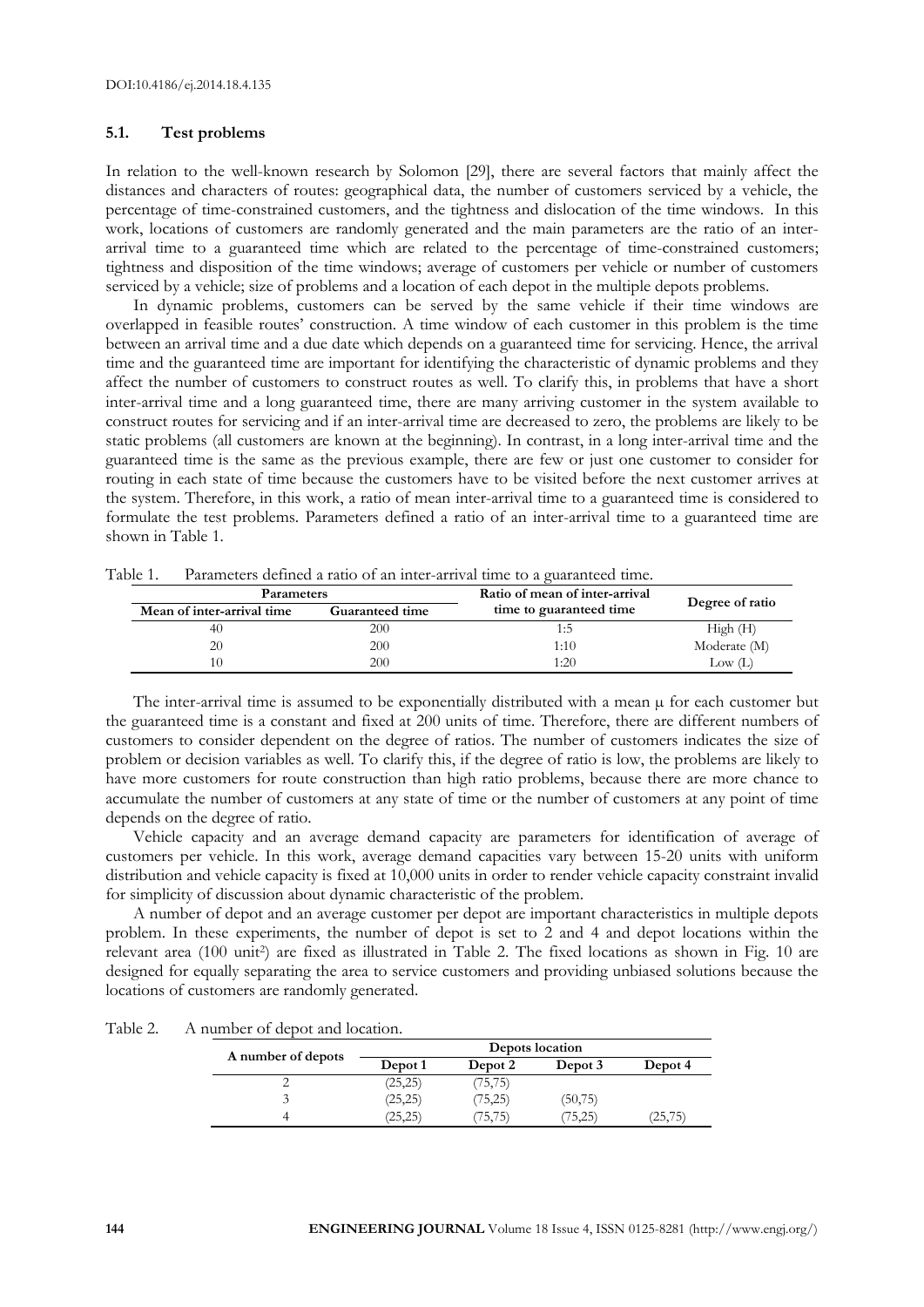

Fig. 10. The location of depots.

#### **5.2. The Experiment of Small Size Problems**

In this experiment, the heuristic solutions are compared with the optimal CPLEX solutions. Test problems for CPLEX are identified as static problems because all parameters and inputs are known in advance in order to find the optimal solutions. According to the limitation of CPLEX, there are 12 customers assigned to a test problem in order to achieve solutions in a reasonable time. There are 10 sets of customer locations which are divided into 9 characteristics of problems (high, moderate, low ratio and 2, 3, 4 depots). Therefore, 90 problems are tested. Table 3 illustrates the percentage gap between the total distances of solutions from the heuristic and CPLEX.

Table 3. The results from experiments of small size problems (comparing the performance between the heuristic and CPLEX).

| A number                      | Degree   |         |       | Heuristic CPU time (sec) |       |          | <b>CPLEX CPU</b> time (sec) |       |
|-------------------------------|----------|---------|-------|--------------------------|-------|----------|-----------------------------|-------|
| of depots                     | of ratio | $%$ Gap | Avg.  | Min.                     | Max.  | Avg.     | Min.                        | Max.  |
|                               | Н        | 8.03    | 0.081 | 0.072                    | 0.089 | 2,056.71 | 107                         | 5,331 |
| 2                             | М        | 15.02   | 0.177 | 0.091                    | 0.203 | 1,464.71 | 205                         | 3,133 |
|                               | L        | 13.76   | 0.155 | 0.120                    | 0.176 | 1,222.86 | 49                          | 2,123 |
|                               | Н        | 6.69    | 0.086 | 0.072                    | 0.098 | 1,774.86 | 252                         | 5,453 |
| 3                             | М        | 6.61    | 0.089 | 0.078                    | 0.096 | 1,508.57 | 327                         | 2,760 |
|                               |          | 11.14   | 0.090 | 0.082                    | 0.112 | 633.29   | 131                         | 1,408 |
|                               | Н        | 1.92    | 0.075 | 0.064                    | 0.087 | 603.29   | 58                          | 1,391 |
| $\overline{4}$                | М        | 4.24    | 0.079 | 0.068                    | 0.094 | 1,260.14 | 32                          | 2,469 |
|                               | L        | 7.79    | 0.072 | 0.059                    | 0.079 | 519.57   | 72                          | 1,451 |
| An overall average<br>$%$ Gap |          | 8.36    |       |                          |       |          |                             |       |

As shown in Table 3, the first and second column indicate the problem characteristics while the third shows the percentage gap between the total distances of solutions from the heuristic method and CPLEX  $(%$  Gap). The fourth column shows the computational time of the heuristic method while the seventh column shows the computational time of CPLEX and the eighth and ninth column show the minimum and maximum time to find the optimal solution of CPLEX respectively. The result shows that the heuristic method can find good solutions with an average of 8.36% Gap, 1.92% Gap at minimum, and 15.02% Gap at maximum from the optimal solutions which are solved when the problems are static. The heuristic method consumes much less computational time comparing with CPLEX. Moreover, CPLEX has a variation of time consuming as shown in the last two columns while the heuristic method has more consistency at this point.

According to the 3rd column, an average of % Gap separated by the degree of ratio indicate that the heuristic method performs well if problems with a high ratio of inter-arrival time to the guaranteed time. The high ratio problems have fewer customers to consider in each state of time while the low ratio problems have many customers to route. The number of customers affects the quality of solutions from the heuristic method. Therefore, it can find the closest solution in problems with high ratio to the optimum in comparison to others. Also, the heuristic method performs well on 4, 3, 2 depots problems respectively. The main reason is that more clusters are available in the list to generate solutions if the problem has more depots.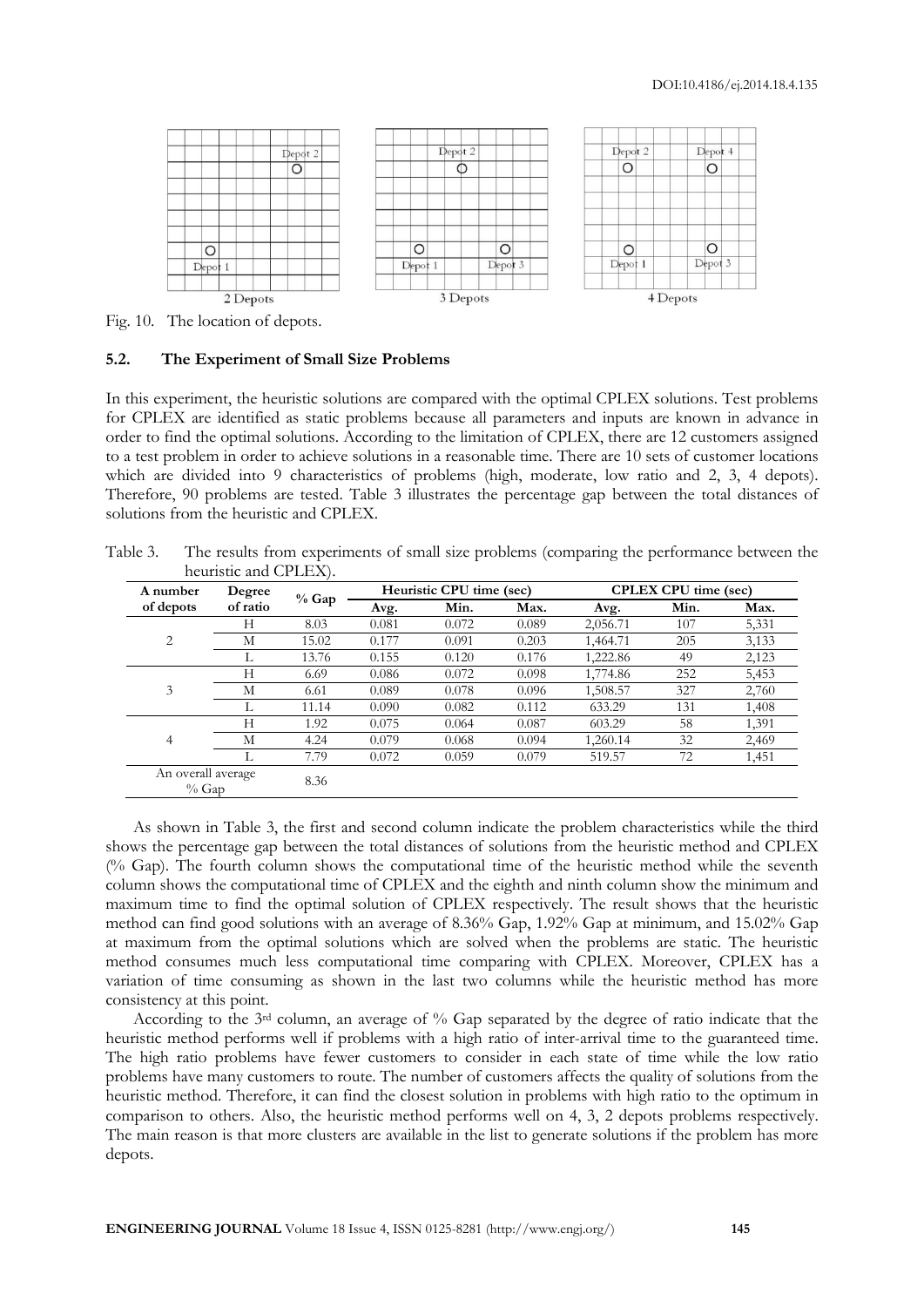| A number<br>of depots | Degree of<br>ratio | Total average<br>distance of dynamic<br>problems<br>(units) | Total average<br>distance of static<br>problems<br>(units) | $%$ Gap |
|-----------------------|--------------------|-------------------------------------------------------------|------------------------------------------------------------|---------|
|                       | H                  | 595.63                                                      | 611.08                                                     | $-2.68$ |
| 2                     | М                  | 511.40                                                      | 537.91                                                     | $-5.74$ |
|                       | L                  | 478.78                                                      | 498.96                                                     | $-6.06$ |
|                       | H                  | 479.31                                                      | 479.48                                                     | 0.06    |
| 3                     | М                  | 419.04                                                      | 432.71                                                     | $-3.67$ |
|                       | L                  | 397.50                                                      | 415.31                                                     | $-5.33$ |
|                       | Н                  | 394.52                                                      | 400.12                                                     | $-1.38$ |
| 4                     | М                  | 368.87                                                      | 370.33                                                     | $-0.54$ |
|                       | L                  | 349.15                                                      | 355.95                                                     | $-2.34$ |
|                       |                    | An overall average % Gap                                    |                                                            | $-3.08$ |

Table 4. The results from experiments of small size problems (comparing the performance of the heuristic on static and dynamic problems).

The result in Table 4 presents the problem characteristics in the first and second columns. The third and fourth columns show the average of total distance from solving dynamic and static problems and the percentage gap (% Gap) between total average distances of solutions obtained from testing the heuristic on dynamic and static problems in the fifth column. The result states that the developed heuristic performs well on dynamic test problems in comparison to static problems as proven by the negative value of % Gap.

#### **5.3. The Experiment of Large Size Problems**

To date, there is no referential benchmark for dynamic vehicle routing problem [12]. Many authors based their computational experiment on adaptations of the Solomon instances [25, 29-32]. Therefore, comparison of the results between dynamic and static problem is an interesting experiment for evaluation of the heuristic and it is reasonable to apply in the experiment of large sized problems.

Dynamic problems tested in this experiment are 10 sets of 200 customer locations which are divided into 9 characteristics of problems (high, moderate, low ratio and 2, 3, 4 depots). Hence, 90 problems are tested the same as the former experiments. Static problems are identical to the dynamic problem but an inter-arrival time becomes zero for every customer. In this case, at the beginning, there are 200 customers suitable for construction of routes for static problems. The percentage gap between the total distances of solutions obtained from testing the heuristic method on dynamic and static problems are shown in Table 5.

| A number<br>of depots | Degree of<br>ratio | Total average<br>distance of dynamic<br>problems<br>(units) | Total average<br>distance of static<br>problems<br>(units) | $%$ Gap |
|-----------------------|--------------------|-------------------------------------------------------------|------------------------------------------------------------|---------|
|                       | Н                  | 9,634                                                       | 9,986                                                      | $-3.65$ |
| $\overline{2}$        | М                  | 7,675                                                       | 7,817                                                      | $-1.85$ |
|                       | L                  | 6,495                                                       | 6,604                                                      | $-1.68$ |
|                       | Н                  | 8,637                                                       | 9,064                                                      | $-4.94$ |
| 3                     | М                  | 6,973                                                       | 7,127                                                      | $-2.20$ |
|                       | L                  | 5,940                                                       | 6,108                                                      | $-2.83$ |
|                       | Н                  | 7,637                                                       | 8,219                                                      | $-7.62$ |
| 4                     | М                  | 6,315                                                       | 6,558                                                      | $-3.85$ |
|                       | L                  | 5,341                                                       | 5,487                                                      | $-2.73$ |
|                       |                    | An overall average % Gap                                    |                                                            | $-3.48$ |

Table 5. The results from experiments of large size problems.

The result in Table 5 presents the problem characteristics in the first and second columns. The third and fourth columns show the average of total distance from solving dynamic and static problems and the percentage gap (% Gap) between total average distances of solutions obtained from testing the heuristic on dynamic and static problems in the fifth column. The result states that the heuristic method performs well on dynamic test problems in comparison to static problems as proven by the negative value of % Gap.

The considered ratios dependent on an inter-arrival time in dynamic problems are beneficial to the heuristic method in clustering customers appropriate for visitation in the same route. Most solutions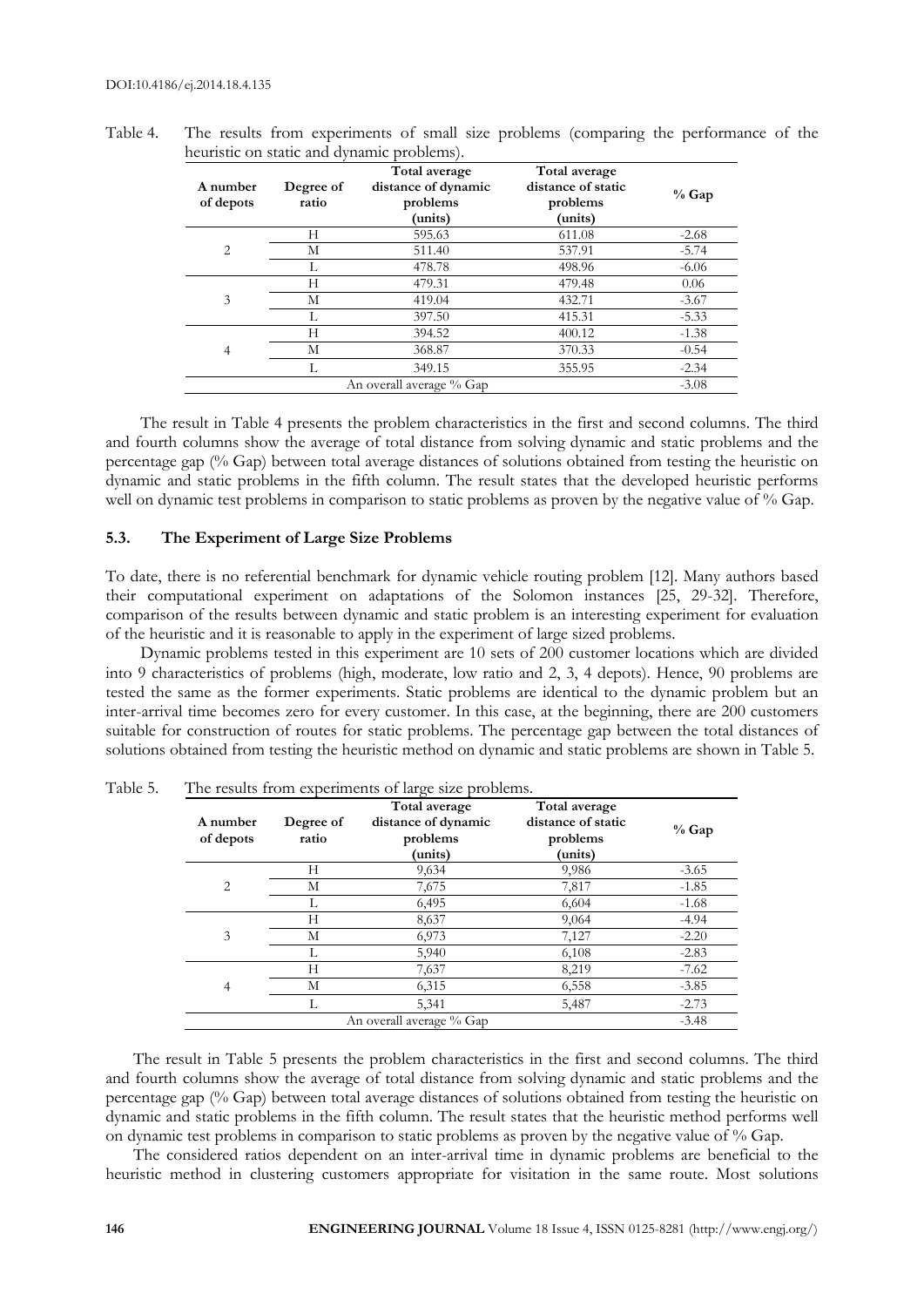obtained from static problems offer short distances and require many vehicles for dispatch events. These situations provide short routes in every state of time but long total visiting distances. It demonstrates that this heuristic method should consider only customers in the same time frame to construct a good route. Time frame is also beneficial in clustering proper groups in problems with many customers in consideration and few depots for selection.

In summary, the developed heuristic method can be applied to problem of interest. The heuristic performs well in all given characteristics by consumption of very short computational time. It is able to generate good solutions when the problems are changed dynamically. The results indicate that the heuristic provides good solutions in comparison to optimal solutions of static problems provided by CPLEX in the experiment of small size problems. In addition, the heuristic is more suitable to find solutions from dynamic problems than static problems as shown in the experiment of large sized problems.

#### **6. Conclusion**

This paper has D-MDVRP in consideration. This problem's characters are more specific in comparison to the general MDVRP. The dynamism of customers changed the problems over time. The proper heuristic was required to find good solutions for this specific problem. NNP utilizing grid as a criterion provided the method to cluster customers and minimize routing distance while simultaneously assigning a customer group to proper depot. SRP were applied to routing and searching good routes. IP improved routing by minimizing the distances. The heuristic method was tested on generated problems to evaluate its efficiency and identify characteristics of considered problems under which the heuristic method performs well. Moreover, results provide knowledge and urge improvement of heuristic approaches for this problem of interest in future research.

As discussed in the results part, the developed heuristic method provides good solutions in all problem characteristics by the consumption of very short time. Also, the heuristic method performs better if the test problems belong to high ratio of an inter-arrival time to a guaranteed time characteristic and have more depots available for selection. Lastly, the dynamic of problems provides proper groups of customers for consideration in respect of time frame in order to construct good routes.

From the experiment, the solutions can be improved if some customers in the former routes (already dispatched) are clustered in the current routes (awaiting dispatch). However, this proposed heuristic method is developed to construct routes with only one objective, minimization of distances in each state of time. In order to improve routes in dynamic problems, determination of time frame and waiting time of each customer for the purpose of minimization of total distances is interesting for the future study. In addition, this work does not apply the developed heuristic method in real applications, so another subject of future work is to apply the heuristic method in real world problems.

#### **Acknowledgements**

The portion of this work was presented at 17<sup>th</sup> International Conference of the International Journal of Industrial Engineering – Theory, Applications, and Practice (IJIE). We express gratitude to Prof. Wanpracha Art Chaovalitwongse, Department of Industrial and System Engineering of the University of Washington, for guidance and feedback on the earlier drafts of this paper and recognition to anonymous reviewers for insightful comments.

The authors would like to acknowledge Graduate School, Faculty of Engineering and Resource and Operation Management Research Unit (ROM), Chulalongkorn University, for the financial support to this work.

#### **References**

- [1] G. B. Dantzig and J. H. Ramser, "The truck dispatching problem," *Management Science*, vol. 6, pp. 80– 91, 1959.
- [2] J.-F. Cordeau, M. Gendreau, and G. Laporte, "A tabu search heuristic for periodic and multi-depot vehicle routing problems," *Networks*, vol. 30, pp. 105–119, 1997.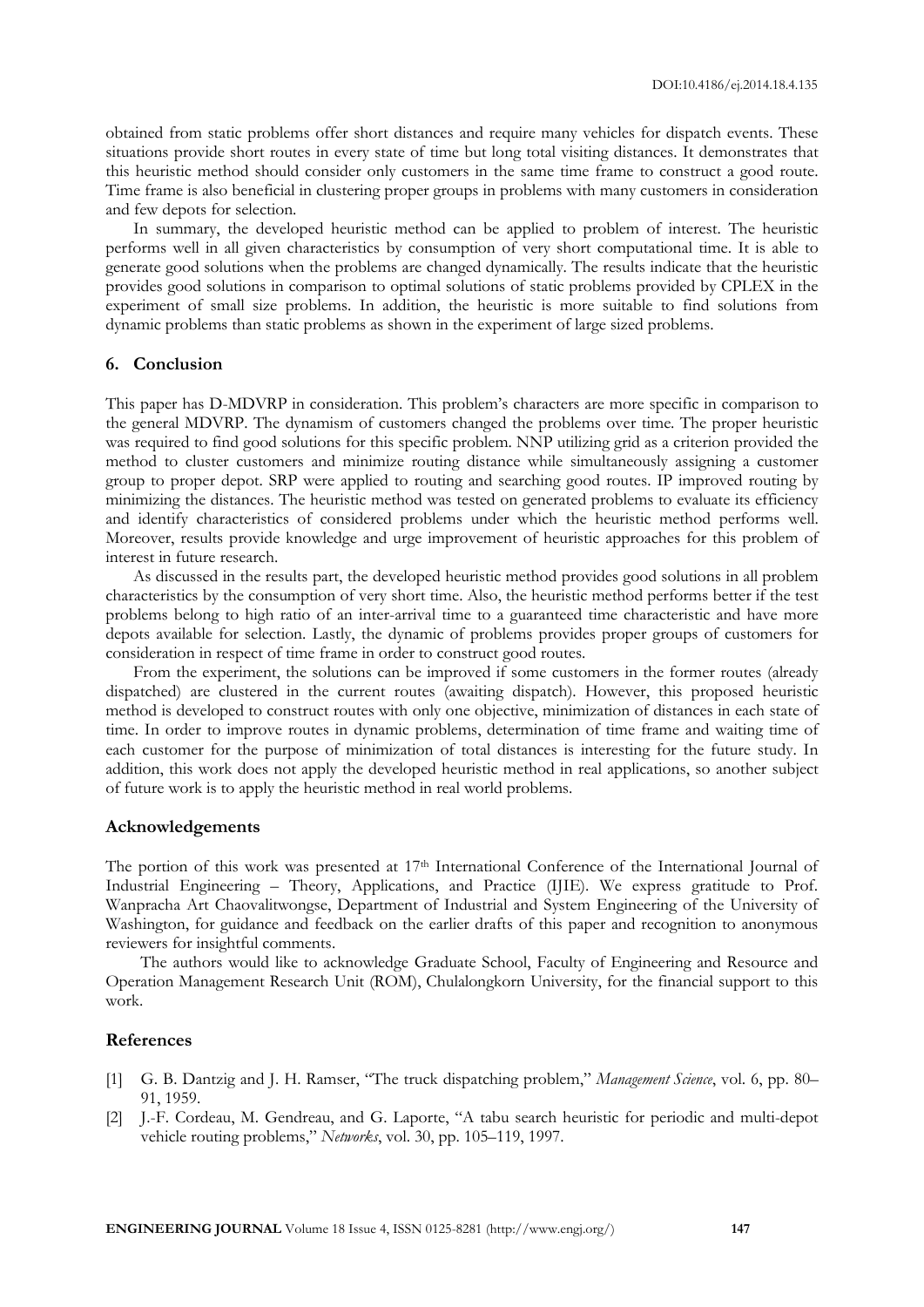- [3] O. Braysy, P. Nakari, W. Dullaert, and P. Neittaanmaki, "An optimization approach for communal home meal delivery service: A case study," *Journal of Computational and Applied Mathematics*, vol. 232, pp. 46–53, 2009.
- [4] P. J. Cassidy and H. S. Bennett, "TRAMP—A multi-depot vehicle scheduling system," *Operational Research Quarterly (1970-1977)*, vol. 23, pp. 151–163, 1972.
- [5] H. Yildiz, M. P. Johnson, and S. Roehrig, "Planning for meals-on-wheels: Algorithms and application," *Journal of the Operational Research Society*, vol. 64, pp. 1540–1550, 2014.
- [6] M. Vidovic, D. Popovic, and B. Ratkovic, "Mixed integer and heuristics model for the inventory routing problem in fuel delivery," *International Journal of Production Economics*, vol. 147, Part C, pp. 593– 604, 2014.
- [7] W. J. Bell, L. M. Dalberto, M. L. Fisher, A. J. Greenfield, R. Jaikumar, P. Kedia, R. G. Mack, and P. J. Prutzman, "Improving the distribution of industrial gases with an on-line computerized routing and scheduling optimizer," *Interfaces*, vol. 13, pp. 4–23, 1983.
- [8] G. G. Brown, C. J. Ellis, G. W. Graves, and D. Ronen, "Real-time, wide area dispatch of mobil tank trucks," *Interfaces*, vol. 17, pp. 107–120, 1987.
- [9] M. O. Ball, B. L. Golden, A. A. Assad, and L. D. Bodin, "Planning for truck fleet size in the presence of a common-carrier option," *Decision Sciences*, vol. 14, pp. 103–120, 1983.
- [10] B. L. Golden and E. A. Wasil, "Computerized vehicle routing in the soft drink industry," *Operations Research,* vol. 35, pp. 6–17, 1987.
- [11] B. Eksioglu, A. V. Vural, and A. Reisman, "The vehicle routing problem: A taxonomic review," *Computers & Industrial Engineering*, vol. 57, pp. 1472–1483, 2009.
- [12] V. Pillac, M. Gendreau, C. Gueret, and A. L. Medaglia, "A review of dynamic vehicle routing problems," *European Journal of Operational Research*, vol. 225, pp. 1–11, 2012.
- [13] H. N. Psaraftis, "A dynamic programming solution to the single vehicle many-to-many immediate request dial-a-ride problem," *Transportation Science*, vol. 14, pp. 130–154, 1980.
- [14] D. J. Bertsimas and D. Simchi-Levi, "A new generation of vehicle routing research: Robust algorithms, addressing uncertainty," *Operations Research*, vol. 44, pp. 286-304, 1996.
- [15] A. Attanasio, J.-F. Cordeau, G. Ghiani, and G. Laporte, "Parallel tabu search heuristics for the dynamic multi-vehicle dial-a-ride problem," *Parallel Computing*, vol. 30, pp. 377–387, 2004.
- [16] C. Novoa and R. Storer, "An approximate dynamic programming approach for the vehicle routing problem with stochastic demands," *European Journal of Operational Research*, vol. 196, pp. 509–515, 2009.
- [17] N. Secomandi and F. Margot, "Reoptimization approaches for the vehicle-routing problem with stochastic demands," *Operations Research,* vol. 57, pp. 214–230, 2009.
- [18] G. Laporte, "What you should know about the vehicle routing problem," *Naval Research Logistics (NRL)*, vol. 54, pp. 811–819, 2007.
- [19] J. Renaud, G. Laporte, and F. F. Boctor, "A tabu search heuristic for the multi-depot vehicle routing problem," *Computers & Operations Research*, vol. 23, pp. 229–235, 1996.
- [20]G. Laporte, Y. Nobert, and M. Desrochers, "Optimal routing under capacity and distance restrictions," *Operations Research*, vol. 33, pp. 1050–1073, 1985.
- [21] G. Laporte, Y. Nobert, and S. Taillefer, "Solving a family of multi-depot vehicle routing and locationrouting problems," *Transportation Science*, vol. 22, pp. 161–172, 1988.
- [22] M. Polacek, R. F. Hartl, K. Doerner, and M. Reimann, "A variable neighborhood search for the multi depot vehicle routing problem with time windows," *Journal of Heuristics*, vol. 10, pp. 613–627, 2004.
- [23] B. Crevier, J.-F. o. Cordeau, and G. Laporte, "The multi-depot vehicle routing problem with interdepot routes," *European Journal of Operational Research*, vol. 176, pp. 756–773, 2007.
- [24] H. Psaraftis, "Dynamic vehicle routing: Status and prospects," *Annals of Operations Research*, vol. 61, pp. 143–164, 1995.
- [25]Z.-L. Chen and H. Xu, "Dynamic column generation for dynamic vehicle routing with time windows," *Transportation Science*, vol. 40, pp. 74–88, 2006.
- [26] Y. Marinakis and A. Migdalas, "Heuristic solutions of vehicle routing problems in supply chain management," in *Combinatorial and Global Optimization*. 2002, pp. 205–236.
- [27] S. S. Ravi, S. Shukla, D. Rosenkrantz, R. Stearns, and P. Lewis, II, "An analysis of several heuristics for the traveling salesman problem," in *Fundamental Problems in Computing*,. Netherlands: Springer, 2009, pp. 45–69.
- [28] S. Raff, "Routing and scheduling of vehicles and crews: The state of the art," *Computers & Operations Research*, vol. 10, pp. 63–211, 1983.